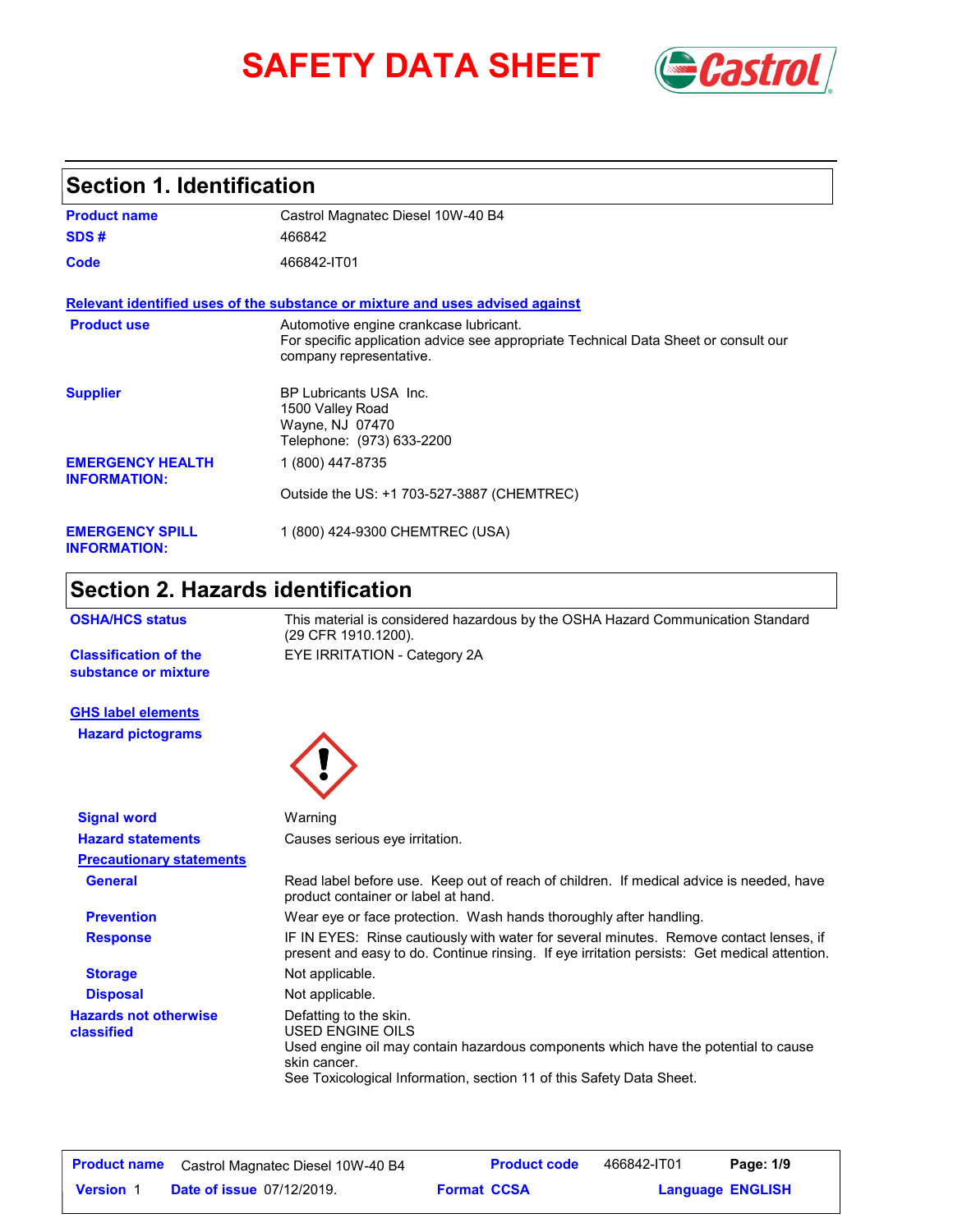### **Section 3. Composition/information on ingredients**

**Substance/mixture**

Mixture

Highly refined base oil (IP 346 DMSO extract < 3%). Proprietary performance additives.

| <b>Ingredient name</b>                                                                                                                                                                                           | <b>CAS number</b>                      | $\frac{9}{6}$                  |
|------------------------------------------------------------------------------------------------------------------------------------------------------------------------------------------------------------------|----------------------------------------|--------------------------------|
| Distillates (petroleum), hydrotreated heavy paraffinic<br>Distillates (petroleum), solvent-dewaxed heavy paraffinic<br>Phosphorodithioic acid, mixed O,O-bis(1,3-dimethylbutyl and iso-Pr) esters,<br>zinc salts | 64742-54-7<br>64742-65-0<br>84605-29-8 | ≥75 - ≤90<br>≤10<br>$\leq$ 2.9 |

Any concentration shown as a range is to protect confidentiality or is due to batch variation.

**There are no additional ingredients present which, within the current knowledge of the supplier and in the concentrations applicable, are classified as hazardous to health and hence require reporting in this section.**

**Occupational exposure limits, if available, are listed in Section 8.**

### **Section 4. First aid measures**

#### **Description of necessary first aid measures**

| <b>Eve contact</b>                | In case of contact, immediately flush eyes with plenty of water for at least 15 minutes.<br>Eyelids should be held away from the eyeball to ensure thorough rinsing. Check for and<br>remove any contact lenses. Get medical attention.                                                        |
|-----------------------------------|------------------------------------------------------------------------------------------------------------------------------------------------------------------------------------------------------------------------------------------------------------------------------------------------|
| <b>Skin contact</b>               | Wash skin thoroughly with soap and water or use recognized skin cleanser. Remove<br>contaminated clothing and shoes. Wash clothing before reuse. Clean shoes thoroughly<br>before reuse. Get medical attention if symptoms occur.                                                              |
| <b>Inhalation</b>                 | If inhaled, remove to fresh air. In case of inhalation of decomposition products in a fire,<br>symptoms may be delayed. The exposed person may need to be kept under medical<br>surveillance for 48 hours. Get medical attention if symptoms occur.                                            |
| <b>Ingestion</b>                  | Do not induce vomiting unless directed to do so by medical personnel. Never give<br>anything by mouth to an unconscious person. If unconscious, place in recovery position<br>and get medical attention immediately. Get medical attention if adverse health effects<br>persist or are severe. |
| <b>Protection of first-aiders</b> | No action shall be taken involving any personal risk or without suitable training. It may<br>be dangerous to the person providing aid to give mouth-to-mouth resuscitation.                                                                                                                    |

#### **Most important symptoms/effects, acute and delayed**

**See Section 11 for more detailed information on health effects and symptoms.**

#### **Indication of immediate medical attention and special treatment needed, if necessary**

| <b>Notes to physician</b>  | Treatment should in general be symptomatic and directed to relieving any effects.<br>In case of inhalation of decomposition products in a fire, symptoms may be delayed.<br>The exposed person may need to be kept under medical surveillance for 48 hours. |
|----------------------------|-------------------------------------------------------------------------------------------------------------------------------------------------------------------------------------------------------------------------------------------------------------|
| <b>Specific treatments</b> | No specific treatment.                                                                                                                                                                                                                                      |

### **Section 5. Fire-fighting measures**

| <b>Extinguishing media</b>                             |                                                                                                                                                                                                |                    |                     |             |                         |
|--------------------------------------------------------|------------------------------------------------------------------------------------------------------------------------------------------------------------------------------------------------|--------------------|---------------------|-------------|-------------------------|
| <b>Suitable extinguishing</b><br>media                 | In case of fire, use foam, dry chemical or carbon dioxide extinguisher or spray.                                                                                                               |                    |                     |             |                         |
| Unsuitable extinguishing<br>media                      | Do not use water jet.                                                                                                                                                                          |                    |                     |             |                         |
| <b>Specific hazards arising</b><br>from the chemical   | In a fire or if heated, a pressure increase will occur and the container may burst.                                                                                                            |                    |                     |             |                         |
| <b>Hazardous combustion</b><br>products                | Combustion products may include the following:<br>carbon oxides (CO, CO <sub>2</sub> ) (carbon monoxide, carbon dioxide)<br>nitrogen oxides (NO, $NQ_2$ etc.)                                  |                    |                     |             |                         |
| <b>Special protective actions</b><br>for fire-fighters | No action shall be taken involving any personal risk or without suitable training. Promptly<br>isolate the scene by removing all persons from the vicinity of the incident if there is a fire. |                    |                     |             |                         |
| <b>Product name</b>                                    | Castrol Magnatec Diesel 10W-40 B4                                                                                                                                                              |                    | <b>Product code</b> | 466842-IT01 | Page: 2/9               |
| <b>Date of issue 07/12/2019.</b><br><b>Version 1</b>   |                                                                                                                                                                                                | <b>Format CCSA</b> |                     |             | <b>Language ENGLISH</b> |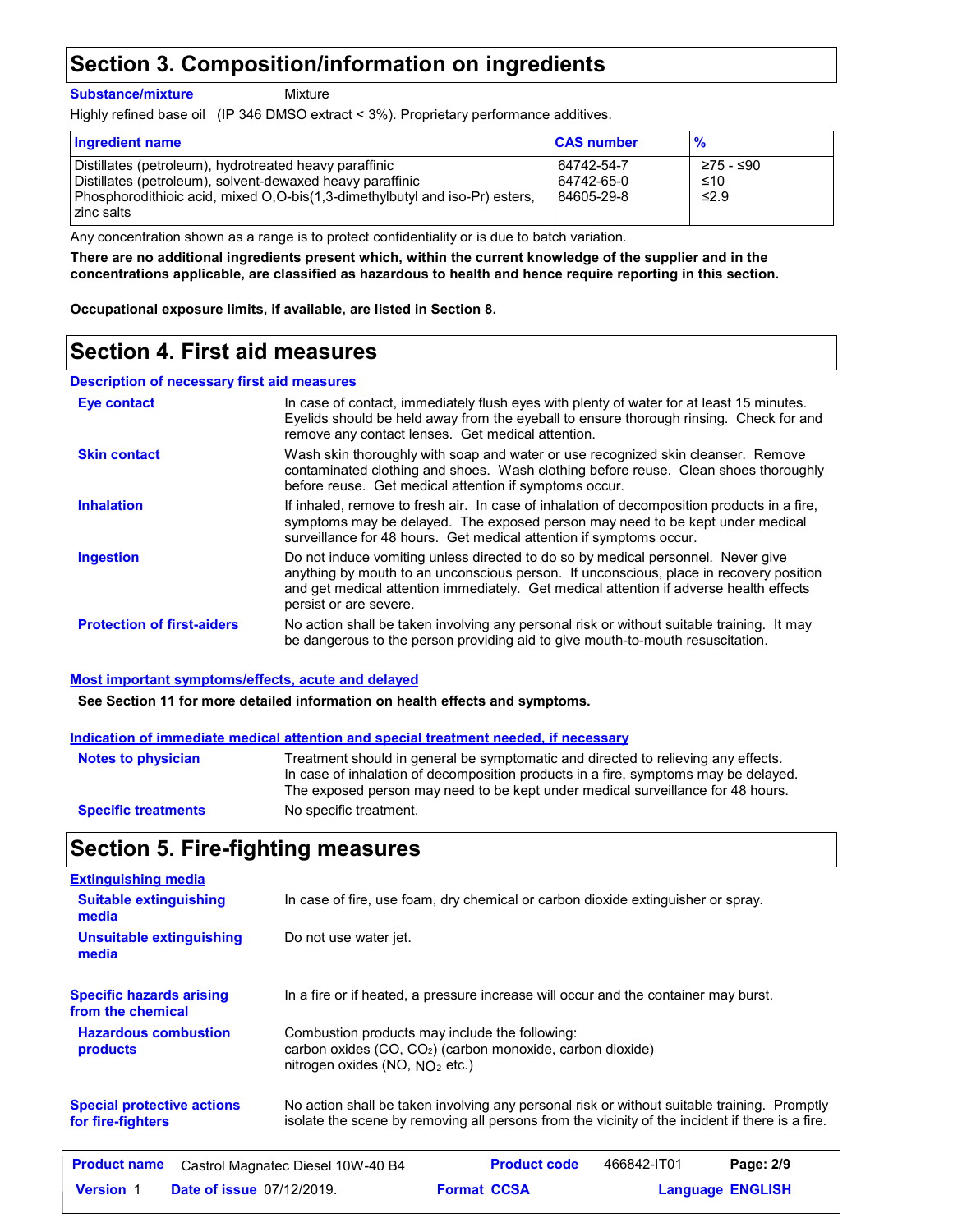### **Section 5. Fire-fighting measures**

**Special protective equipment for fire-fighters** Fire-fighters should wear positive pressure self-contained breathing apparatus (SCBA) and full turnout gear.

#### **Section 6. Accidental release measures**

|                                                       | <b>Personal precautions, protective equipment and emergency procedures</b>                                                                                                                                                                                                                                                                                                                                                                                                                                          |
|-------------------------------------------------------|---------------------------------------------------------------------------------------------------------------------------------------------------------------------------------------------------------------------------------------------------------------------------------------------------------------------------------------------------------------------------------------------------------------------------------------------------------------------------------------------------------------------|
| For non-emergency<br>personnel                        | Contact emergency personnel. No action shall be taken involving any personal risk or<br>without suitable training. Evacuate surrounding areas. Keep unnecessary and<br>unprotected personnel from entering. Do not touch or walk through spilled material.<br>Avoid breathing vapor or mist. Provide adequate ventilation. Put on appropriate<br>personal protective equipment. Floors may be slippery; use care to avoid falling.                                                                                  |
| For emergency responders                              | Entry into a confined space or poorly ventilated area contaminated with vapor, mist or<br>fume is extremely hazardous without the correct respiratory protective equipment and a<br>safe system of work. Wear self-contained breathing apparatus. Wear a suitable<br>chemical protective suit. Chemical resistant boots. See also the information in "For non-<br>emergency personnel".                                                                                                                             |
| <b>Environmental precautions</b>                      | Avoid dispersal of spilled material and runoff and contact with soil, waterways, drains<br>and sewers. Inform the relevant authorities if the product has caused environmental<br>pollution (sewers, waterways, soil or air).                                                                                                                                                                                                                                                                                       |
| Methods and materials for containment and cleaning up |                                                                                                                                                                                                                                                                                                                                                                                                                                                                                                                     |
| <b>Small spill</b>                                    | Stop leak if without risk. Move containers from spill area. Absorb with an inert material<br>and place in an appropriate waste disposal container. Dispose of via a licensed waste<br>disposal contractor.                                                                                                                                                                                                                                                                                                          |
| <b>Large spill</b>                                    | Stop leak if without risk. Move containers from spill area. Approach release from<br>upwind. Prevent entry into sewers, water courses, basements or confined areas.<br>Contain and collect spillage with non-combustible, absorbent material e.g. sand, earth,<br>vermiculite or diatomaceous earth and place in container for disposal according to local<br>regulations. Contaminated absorbent material may pose the same hazard as the spilled<br>product. Dispose of via a licensed waste disposal contractor. |

### **Section 7. Handling and storage**

| <b>Precautions for safe handling</b>                                             |                                                                                                                                                                                                                                                                                                                                                                                                                                                                                                                                                                                               |
|----------------------------------------------------------------------------------|-----------------------------------------------------------------------------------------------------------------------------------------------------------------------------------------------------------------------------------------------------------------------------------------------------------------------------------------------------------------------------------------------------------------------------------------------------------------------------------------------------------------------------------------------------------------------------------------------|
| <b>Protective measures</b>                                                       | Put on appropriate personal protective equipment (see Section 8). Do not ingest. Avoid<br>contact with eyes, skin and clothing. Avoid breathing vapor or mist. Keep in the original<br>container or an approved alternative made from a compatible material, kept tightly<br>closed when not in use. Empty containers retain product residue and can be hazardous.<br>Do not reuse container.                                                                                                                                                                                                 |
| <b>Advice on general</b><br>occupational hygiene                                 | Eating, drinking and smoking should be prohibited in areas where this material is<br>handled, stored and processed. Wash thoroughly after handling. Remove contaminated<br>clothing and protective equipment before entering eating areas. See also Section 8 for<br>additional information on hygiene measures.                                                                                                                                                                                                                                                                              |
| <b>Conditions for safe storage,</b><br>including any<br><i>incompatibilities</i> | Store in accordance with local regulations. Store in original container protected from<br>direct sunlight in a dry, cool and well-ventilated area, away from incompatible materials<br>(see Section 10) and food and drink. Keep container tightly closed and sealed until<br>ready for use. Store and use only in equipment/containers designed for use with this<br>product. Containers that have been opened must be carefully resealed and kept upright<br>to prevent leakage. Do not store in unlabeled containers. Use appropriate containment<br>to avoid environmental contamination. |
| <b>Not suitable</b>                                                              | Prolonged exposure to elevated temperature.                                                                                                                                                                                                                                                                                                                                                                                                                                                                                                                                                   |

| <b>Product name</b> | Castrol Magnatec Diesel 10W-40 B4 |                    | <b>Product code</b> | 466842-IT01             | Page: 3/9 |  |
|---------------------|-----------------------------------|--------------------|---------------------|-------------------------|-----------|--|
| <b>Version 1</b>    | <b>Date of issue 07/12/2019.</b>  | <b>Format CCSA</b> |                     | <b>Language ENGLISH</b> |           |  |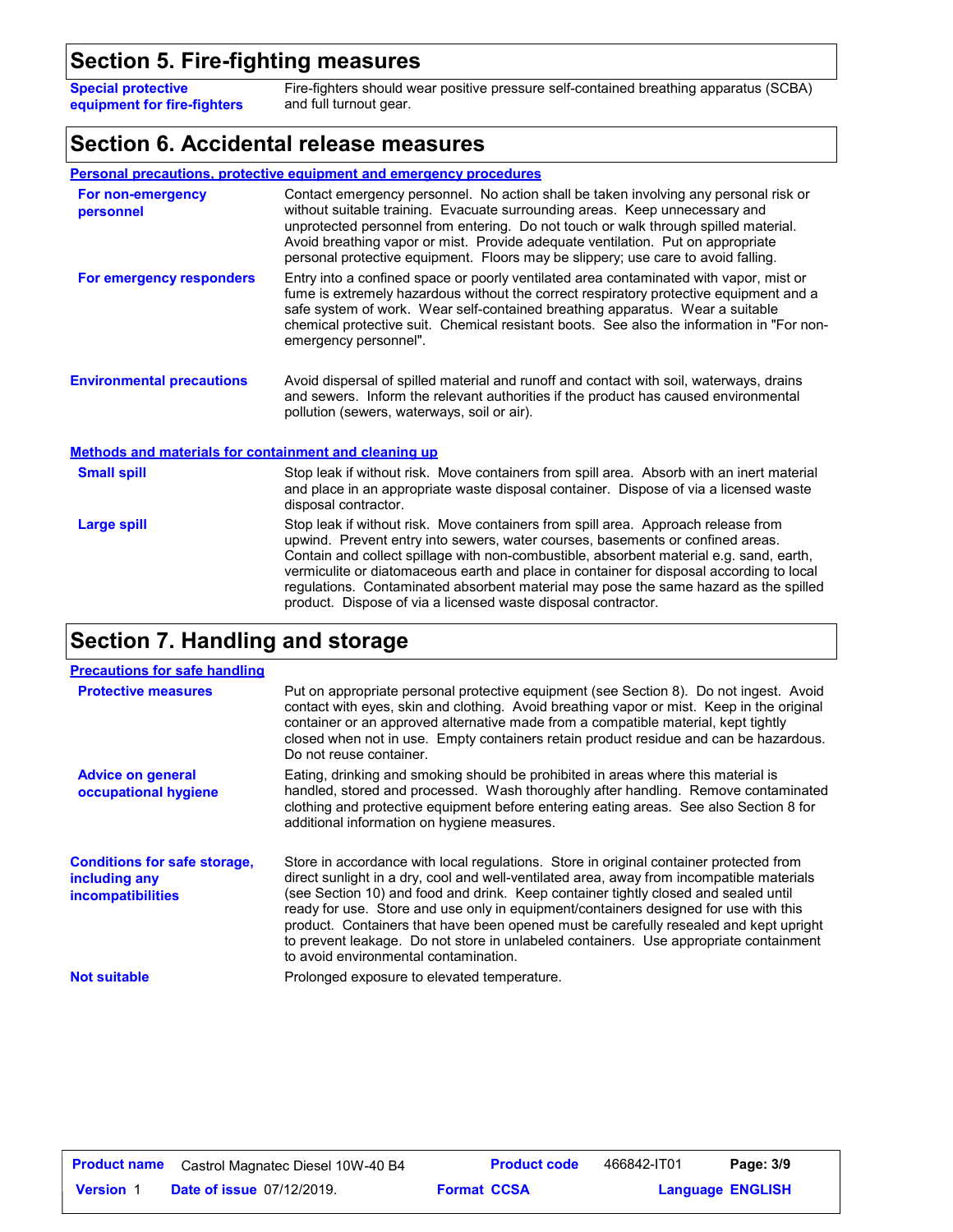#### **Section 8. Exposure controls/personal protection**

| <b>Control parameters</b>                                 |                                                                                                    |                                                                                                                                                                                                                                                                                                                                                                                                                                                                                                                                                                                                                                                                                                                                                                                                                                                                                                      |
|-----------------------------------------------------------|----------------------------------------------------------------------------------------------------|------------------------------------------------------------------------------------------------------------------------------------------------------------------------------------------------------------------------------------------------------------------------------------------------------------------------------------------------------------------------------------------------------------------------------------------------------------------------------------------------------------------------------------------------------------------------------------------------------------------------------------------------------------------------------------------------------------------------------------------------------------------------------------------------------------------------------------------------------------------------------------------------------|
| <b>Occupational exposure limits</b>                       |                                                                                                    |                                                                                                                                                                                                                                                                                                                                                                                                                                                                                                                                                                                                                                                                                                                                                                                                                                                                                                      |
| Distillates (petroleum), hydrotreated heavy paraffinic    |                                                                                                    | <b>ACGIH TLV (United States).</b><br>TWA: 5 mg/m <sup>3</sup> 8 hours. Issued/Revised:<br>11/2009 Form: Inhalable fraction<br><b>OSHA PEL (United States).</b><br>TWA: 5 mg/m <sup>3</sup> 8 hours. Issued/Revised:<br>6/1993                                                                                                                                                                                                                                                                                                                                                                                                                                                                                                                                                                                                                                                                        |
| Distillates (petroleum), solvent-dewaxed heavy paraffinic |                                                                                                    | <b>ACGIH TLV (United States).</b><br>TWA: 5 mg/m <sup>3</sup> 8 hours. Issued/Revised:<br>11/2009 Form: Inhalable fraction<br><b>OSHA PEL (United States).</b><br>TWA: 5 mg/m <sup>3</sup> 8 hours. Issued/Revised:<br>6/1993                                                                                                                                                                                                                                                                                                                                                                                                                                                                                                                                                                                                                                                                        |
| esters, zinc salts                                        | Phosphorodithioic acid, mixed O,O-bis(1,3-dimethylbutyl and iso-Pr)                                | None.                                                                                                                                                                                                                                                                                                                                                                                                                                                                                                                                                                                                                                                                                                                                                                                                                                                                                                |
| <b>Appropriate engineering</b><br>controls                | organisation for standards.<br>concentrations below their respective occupational exposure limits. | All activities involving chemicals should be assessed for their risks to health, to ensure<br>exposures are adequately controlled. Personal protective equipment should only be<br>considered after other forms of control measures (e.g. engineering controls) have been<br>suitably evaluated. Personal protective equipment should conform to appropriate<br>standards, be suitable for use, be kept in good condition and properly maintained.<br>Your supplier of personal protective equipment should be consulted for advice on<br>selection and appropriate standards. For further information contact your national<br>Provide exhaust ventilation or other engineering controls to keep the relevant airborne<br>The final choice of protective equipment will depend upon a risk assessment. It is<br>important to ensure that all items of personal protective equipment are compatible. |
| <b>Environmental exposure</b><br>controls                 | necessary to reduce emissions to acceptable levels.                                                | Emissions from ventilation or work process equipment should be checked to ensure they<br>comply with the requirements of environmental protection legislation. In some cases,<br>fume scrubbers, filters or engineering modifications to the process equipment will be                                                                                                                                                                                                                                                                                                                                                                                                                                                                                                                                                                                                                               |
| <b>Individual protection measures</b>                     |                                                                                                    |                                                                                                                                                                                                                                                                                                                                                                                                                                                                                                                                                                                                                                                                                                                                                                                                                                                                                                      |
| <b>Hygiene measures</b>                                   | showers are close to the workstation location.                                                     | Wash hands, forearms and face thoroughly after handling chemical products, before<br>eating, smoking and using the lavatory and at the end of the working period.<br>Appropriate techniques should be used to remove potentially contaminated clothing.<br>Wash contaminated clothing before reusing. Ensure that eyewash stations and safety                                                                                                                                                                                                                                                                                                                                                                                                                                                                                                                                                        |

**Hand protection** Wear protective gloves if prolonged or repeated contact is likely. Wear chemical **Eye/face protection** Safety glasses with side shields. **Skin protection**

resistant gloves. Recommended: Nitrile gloves. The correct choice of protective gloves depends upon the chemicals being handled, the conditions of work and use, and the condition of the gloves (even the best chemically resistant glove will break down after repeated chemical exposures). Most gloves provide only a short time of protection before they must be discarded and replaced. Because specific work environments and material handling practices vary, safety procedures should be developed for each intended application. Gloves should therefore be chosen in consultation with the supplier/ manufacturer and with a full assessment of the working conditions. **Body protection** Use of protective clothing is good industrial practice. Personal protective equipment for the body should be selected based on the task being

performed and the risks involved and should be approved by a specialist before handling this product. Cotton or polyester/cotton overalls will only provide protection against light superficial contamination that will not soak through to the skin. Overalls should be laundered on a regular basis. When the risk of skin exposure is high (e.g. when cleaning up spillages or if there is a risk of splashing) then chemical resistant aprons and/or impervious chemical suits and boots will be required.

|                  | <b>Product name</b> Castrol Magnatec Diesel 10W-40 B4 | <b>Product code</b> | 466842-IT01             | Page: 4/9 |
|------------------|-------------------------------------------------------|---------------------|-------------------------|-----------|
| <b>Version 1</b> | <b>Date of issue 07/12/2019.</b>                      | <b>Format CCSA</b>  | <b>Language ENGLISH</b> |           |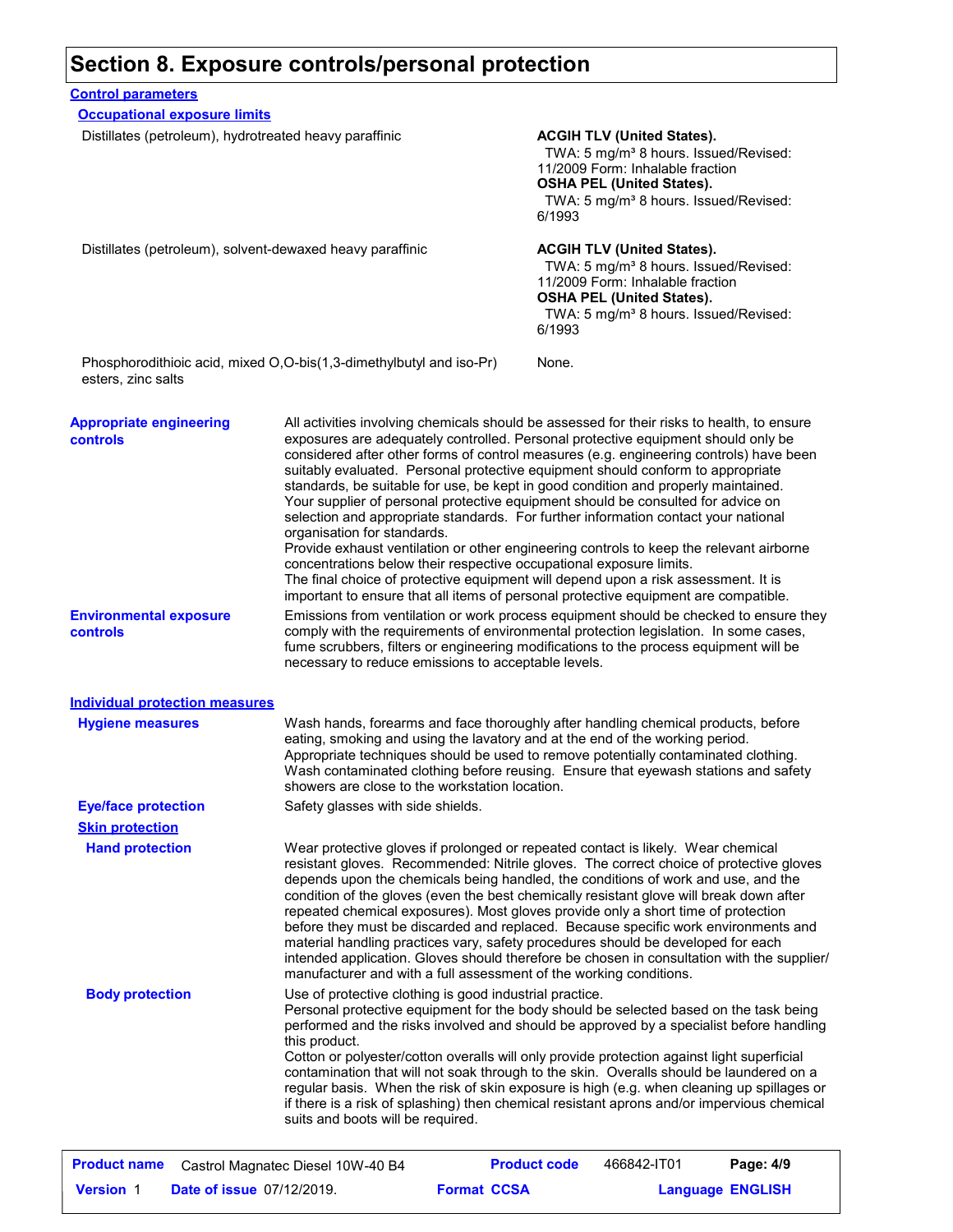## **Section 8. Exposure controls/personal protection**

| <b>Other skin protection</b>  | Appropriate footwear and any additional skin protection measures should be selected<br>based on the task being performed and the risks involved and should be approved by a<br>specialist before handling this product.                                                                                                                                                                                                                                                                               |
|-------------------------------|-------------------------------------------------------------------------------------------------------------------------------------------------------------------------------------------------------------------------------------------------------------------------------------------------------------------------------------------------------------------------------------------------------------------------------------------------------------------------------------------------------|
| <b>Respiratory protection</b> | In case of insufficient ventilation, wear suitable respiratory equipment.<br>The correct choice of respiratory protection depends upon the chemicals being handled.<br>the conditions of work and use, and the condition of the respiratory equipment. Safety<br>procedures should be developed for each intended application. Respiratory protection<br>equipment should therefore be chosen in consultation with the supplier/manufacturer<br>and with a full assessment of the working conditions. |

## **Section 9. Physical and chemical properties**

| <b>Appearance</b>                                 |                                                                                                                                  |
|---------------------------------------------------|----------------------------------------------------------------------------------------------------------------------------------|
| <b>Physical state</b>                             | Liquid.                                                                                                                          |
| <b>Color</b>                                      | Amber.                                                                                                                           |
| Odor                                              | Not available.                                                                                                                   |
| <b>Odor threshold</b>                             | Not available.                                                                                                                   |
| рH                                                | Not available.                                                                                                                   |
| <b>Melting point</b>                              | Not available.                                                                                                                   |
| <b>Boiling point</b>                              | Not available.                                                                                                                   |
| <b>Flash point</b>                                | Closed cup: 204°C (399.2°F) [Pensky-Martens.]<br>Open cup: 242°C (467.6°F) [Cleveland.]                                          |
| <b>Pour point</b>                                 | -42 $^{\circ}$ C                                                                                                                 |
| <b>Evaporation rate</b>                           | Not available.                                                                                                                   |
| <b>Flammability (solid, gas)</b>                  | Not applicable. Based on - Physical state                                                                                        |
| Lower and upper explosive<br>(flammable) limits   | Not available.                                                                                                                   |
| <b>Vapor pressure</b>                             | Not available.                                                                                                                   |
| <b>Vapor density</b>                              | Not available.                                                                                                                   |
| <b>Density</b>                                    | <1000 kg/m <sup>3</sup> (<1 g/cm <sup>3</sup> ) at 20 <sup>°</sup> C                                                             |
| <b>Solubility</b>                                 | insoluble in water.                                                                                                              |
| <b>Partition coefficient: n-</b><br>octanol/water | Not available.                                                                                                                   |
| <b>Auto-ignition temperature</b>                  | Not available.                                                                                                                   |
| <b>Decomposition temperature</b>                  | Not available.                                                                                                                   |
| <b>Viscosity</b>                                  | Kinematic: 99.9 mm <sup>2</sup> /s (99.9 cSt) at 40°C<br>Kinematic: 13.7 to 16.2 mm <sup>2</sup> /s (13.7 to 16.2 cSt) at 100 °C |

## **Section 10. Stability and reactivity**

| <b>Reactivity</b>                            | No specific test data available for this product. Refer to Conditions to avoid and<br>Incompatible materials for additional information.                                |
|----------------------------------------------|-------------------------------------------------------------------------------------------------------------------------------------------------------------------------|
| <b>Chemical stability</b>                    | The product is stable.                                                                                                                                                  |
| <b>Possibility of hazardous</b><br>reactions | Under normal conditions of storage and use, hazardous reactions will not occur.<br>Under normal conditions of storage and use, hazardous polymerization will not occur. |
| <b>Conditions to avoid</b>                   | Avoid all possible sources of ignition (spark or flame).                                                                                                                |
| <b>Incompatible materials</b>                | Reactive or incompatible with the following materials: oxidizing materials.                                                                                             |
| <b>Hazardous decomposition</b><br>products   | Under normal conditions of storage and use, hazardous decomposition products should<br>not be produced.                                                                 |

| <b>Product name</b> | Castrol Magnatec Diesel 10W-40 B4 | <b>Product code</b> | 466842-IT01 | Page: 5/9               |
|---------------------|-----------------------------------|---------------------|-------------|-------------------------|
| Version             | <b>Date of issue 07/12/2019.</b>  | <b>Format CCSA</b>  |             | <b>Language ENGLISH</b> |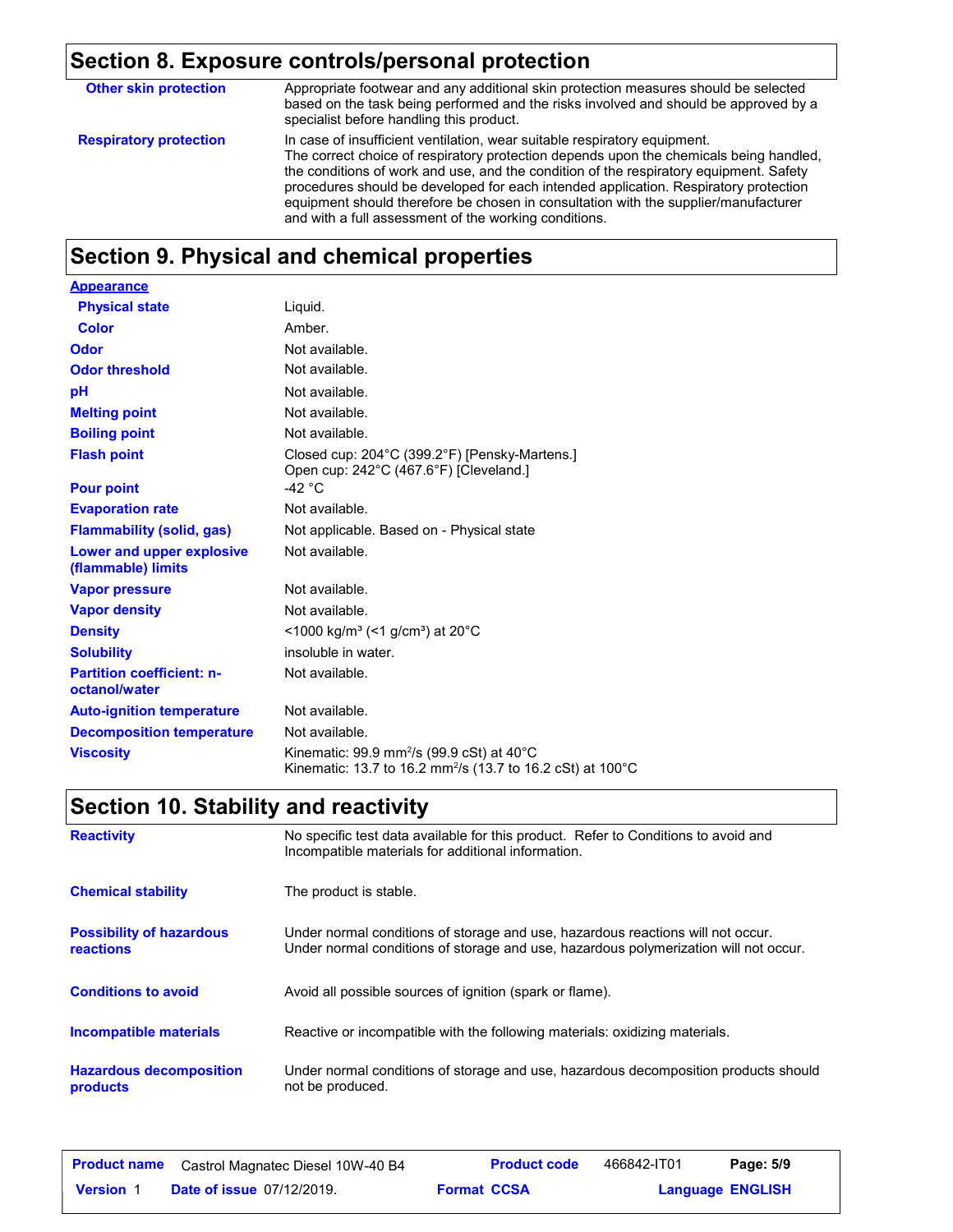### **Section 11. Toxicological information**

#### **Information on toxicological effects**

| Information on the likely<br>routes of exposure | Routes of entry anticipated: Dermal, Inhalation.                                                                    |  |
|-------------------------------------------------|---------------------------------------------------------------------------------------------------------------------|--|
| <b>Potential acute health effects</b>           |                                                                                                                     |  |
| <b>Eye contact</b>                              | Causes serious eve irritation.                                                                                      |  |
| <b>Skin contact</b>                             | No known significant effects or critical hazards.                                                                   |  |
| <b>Inhalation</b>                               | Exposure to decomposition products may cause a health hazard. Serious effects may<br>be delayed following exposure. |  |
| <b>Ingestion</b>                                | No known significant effects or critical hazards.                                                                   |  |

#### **Symptoms related to the physical, chemical and toxicological characteristics**

| <b>Eye contact</b>  | Adverse symptoms may include the following:<br>pain or irritation<br>watering<br>redness |
|---------------------|------------------------------------------------------------------------------------------|
| <b>Skin contact</b> | Adverse symptoms may include the following:<br>irritation<br>dryness<br>cracking         |
| <b>Inhalation</b>   | No specific data.                                                                        |
| <b>Ingestion</b>    | No specific data.                                                                        |

#### **Delayed and immediate effects and also chronic effects from short and long term exposure**

| <b>Short term exposure</b>              |                                                                                                                                                                                                                                                                                                                                                                                                             |
|-----------------------------------------|-------------------------------------------------------------------------------------------------------------------------------------------------------------------------------------------------------------------------------------------------------------------------------------------------------------------------------------------------------------------------------------------------------------|
| <b>Potential immediate</b><br>effects   | Not available.                                                                                                                                                                                                                                                                                                                                                                                              |
| <b>Potential delayed effects</b>        | Not available.                                                                                                                                                                                                                                                                                                                                                                                              |
| <b>Long term exposure</b>               |                                                                                                                                                                                                                                                                                                                                                                                                             |
| <b>Potential immediate</b><br>effects   | Not available.                                                                                                                                                                                                                                                                                                                                                                                              |
| <b>Potential delayed effects</b>        | Not available.                                                                                                                                                                                                                                                                                                                                                                                              |
| <b>Potential chronic health effects</b> |                                                                                                                                                                                                                                                                                                                                                                                                             |
| <b>General</b>                          | USED ENGINE OILS<br>Combustion products resulting from the operation of internal combustion engines<br>contaminate engine oils during use. Used engine oil may contain hazardous<br>components which have the potential to cause skin cancer. Frequent or prolonged<br>contact with all types and makes of used engine oil must therefore be avoided and a<br>high standard of personal hygiene maintained. |
| <b>Carcinogenicity</b>                  | No known significant effects or critical hazards.                                                                                                                                                                                                                                                                                                                                                           |
| <b>Mutagenicity</b>                     | No known significant effects or critical hazards.                                                                                                                                                                                                                                                                                                                                                           |
| <b>Teratogenicity</b>                   | No known significant effects or critical hazards.                                                                                                                                                                                                                                                                                                                                                           |
| <b>Developmental effects</b>            | No known significant effects or critical hazards.                                                                                                                                                                                                                                                                                                                                                           |
| <b>Fertility effects</b>                | No known significant effects or critical hazards.                                                                                                                                                                                                                                                                                                                                                           |
|                                         |                                                                                                                                                                                                                                                                                                                                                                                                             |

#### **Numerical measures of toxicity**

**Acute toxicity estimates**

Not available.

| <b>Product name</b> | Castrol Magnatec Diesel 10W-40 B4 | <b>Product code</b> | 466842-IT01             | Page: 6/9 |  |
|---------------------|-----------------------------------|---------------------|-------------------------|-----------|--|
| <b>Version 1</b>    | <b>Date of issue 07/12/2019.</b>  | <b>Format CCSA</b>  | <b>Language ENGLISH</b> |           |  |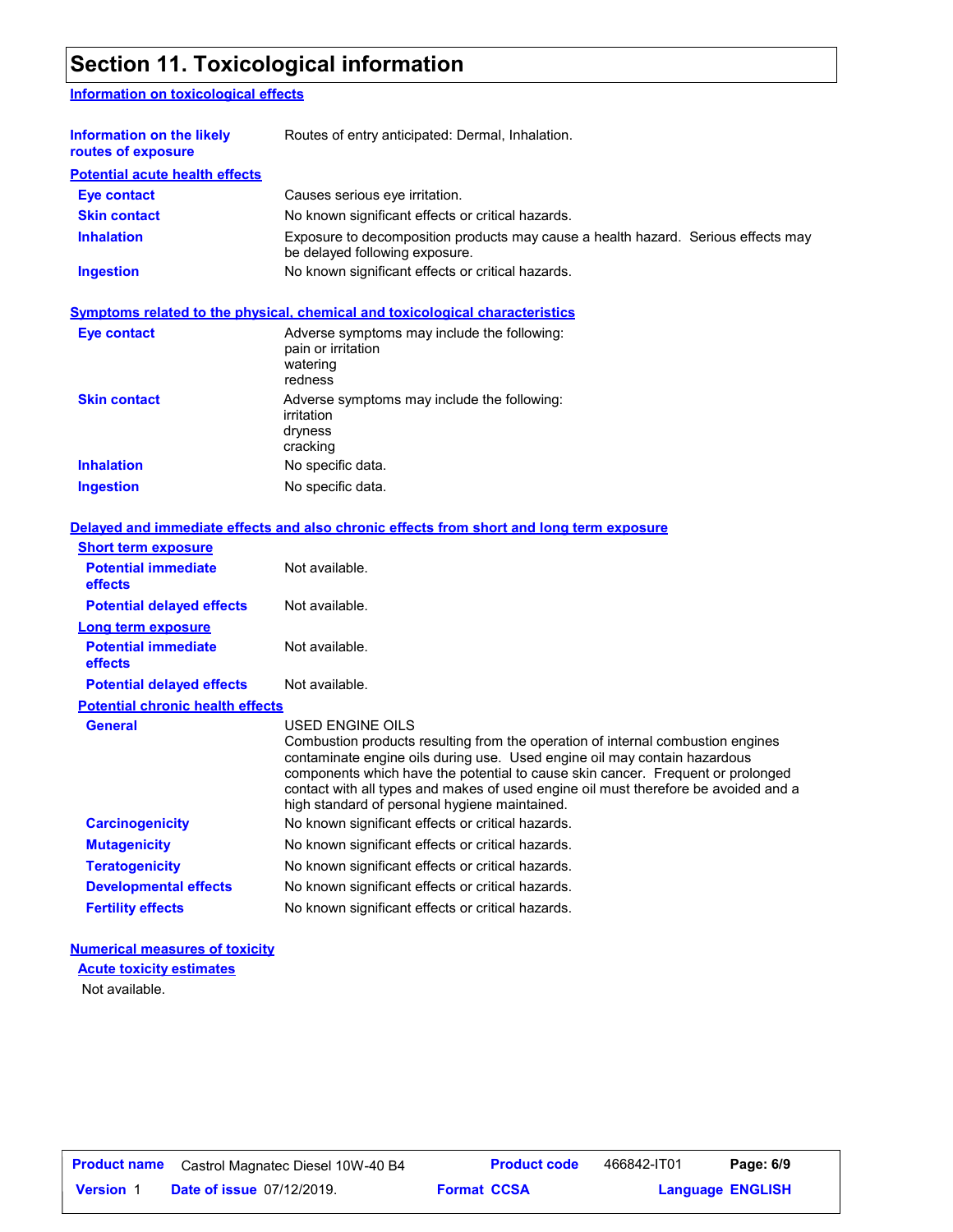### **Section 12. Ecological information**

#### **Toxicity**

No testing has been performed by the manufacturer.

#### **Persistence and degradability**

Not expected to be rapidly degradable.

#### **Bioaccumulative potential**

This product is not expected to bioaccumulate through food chains in the environment.

| <b>Mobility in soil</b>                                 |                                                                                                                           |
|---------------------------------------------------------|---------------------------------------------------------------------------------------------------------------------------|
| <b>Soil/water partition</b><br><b>coefficient (Koc)</b> | Not available.                                                                                                            |
| <b>Mobility</b>                                         | Spillages may penetrate the soil causing ground water contamination.                                                      |
| <b>Other adverse effects</b>                            | No known significant effects or critical hazards.                                                                         |
| <b>Other ecological information</b>                     | Spills may form a film on water surfaces causing physical damage to organisms. Oxygen<br>transfer could also be impaired. |

#### **Section 13. Disposal considerations**

**Section 14. Transport information**

The generation of waste should be avoided or minimized wherever possible. Significant quantities of waste product residues should not be disposed of via the foul sewer but processed in a suitable effluent treatment plant. Dispose of surplus and non-recyclable products via a licensed waste disposal contractor. Disposal of this product, solutions and any by-products should at all times comply with the requirements of environmental protection and waste disposal legislation and any regional local authority requirements. Waste packaging should be recycled. Incineration or landfill should only be considered when recycling is not feasible. This material and its container must be disposed of in a safe way. Care should be taken when handling emptied containers that have not been cleaned or rinsed out. Empty containers or liners may retain some product residues. Avoid dispersal of spilled material and runoff and contact with soil, waterways, drains and sewers. **Disposal methods**

|                                      | <b>DOT Classification</b>    | <b>TDG Classification</b> | <b>IMDG</b>    | <b>IATA</b>    |
|--------------------------------------|------------------------------|---------------------------|----------------|----------------|
| <b>UN number</b>                     | Not regulated.               | Not regulated.            | Not regulated. | Not regulated. |
| <b>UN proper</b><br>shipping name    |                              |                           |                |                |
| <b>Transport</b><br>hazard class(es) |                              |                           |                |                |
| <b>Packing group</b>                 | $\qquad \qquad \blacksquare$ |                           | -              |                |
| <b>Environmental</b><br>hazards      | No.                          | No.                       | No.            | No.            |
| <b>Additional</b><br>information     |                              |                           |                |                |

**Special precautions for user** Not available.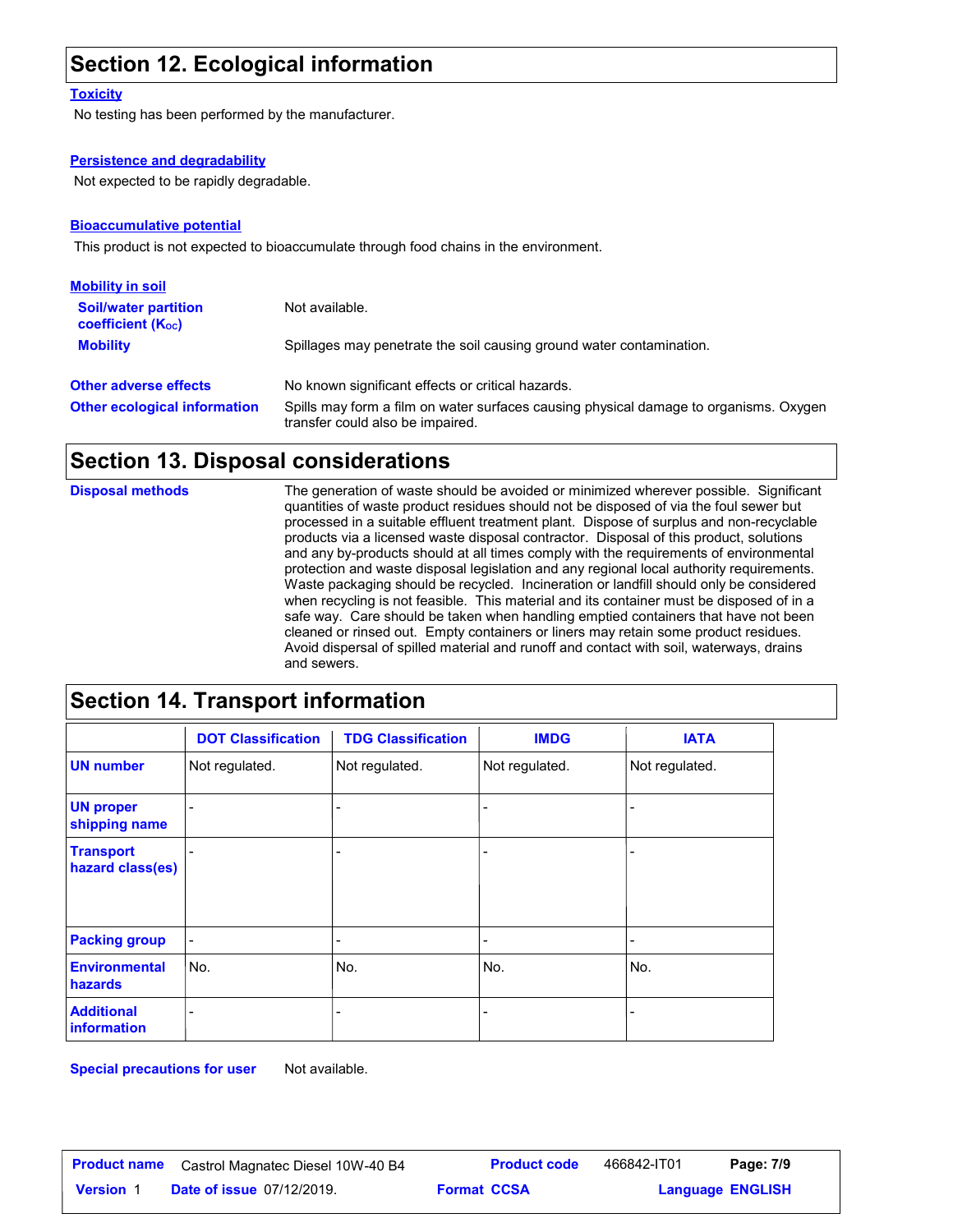### **Section 14. Transport information**

**Transport in bulk according to Annex II of MARPOL and the IBC Code** Not available.

### **Section 15. Regulatory information**

| <b>U.S. Federal regulations</b>                                 |                                                                                    |
|-----------------------------------------------------------------|------------------------------------------------------------------------------------|
| <b>United States inventory</b><br>(TSCA 8b)                     | All components are active or exempted.                                             |
| <b>Other regulations</b>                                        |                                                                                    |
| <b>Australia inventory (AICS)</b>                               | All components are listed or exempted.                                             |
| <b>Canada inventory</b>                                         | All components are listed or exempted.                                             |
| <b>China inventory (IECSC)</b>                                  | All components are listed or exempted.                                             |
| <b>Japan inventory (ENCS)</b>                                   | All components are listed or exempted.                                             |
| <b>Korea inventory (KECI)</b>                                   | All components are listed or exempted.                                             |
| <b>Philippines inventory</b><br>(PICCS)                         | All components are listed or exempted.                                             |
| <b>Taiwan Chemical</b><br><b>Substances Inventory</b><br>(TCSI) | All components are listed or exempted.                                             |
| <b>REACH Status</b>                                             | The company, as identified in Section 1, sell<br>the support positions of $DFAOII$ |

**REACT Statush Status** EU in compliance with the current requirements of REACH.

### **Section 16. Other information**

| <b>History</b>                    |                                                                                                                                                                                                                                                                                                                                                                                                                                                                                                                                                                                                                                                                                                                                                                                                                                                                                                                                                                                                                                                                                                                                                                                                                                                                                                  |
|-----------------------------------|--------------------------------------------------------------------------------------------------------------------------------------------------------------------------------------------------------------------------------------------------------------------------------------------------------------------------------------------------------------------------------------------------------------------------------------------------------------------------------------------------------------------------------------------------------------------------------------------------------------------------------------------------------------------------------------------------------------------------------------------------------------------------------------------------------------------------------------------------------------------------------------------------------------------------------------------------------------------------------------------------------------------------------------------------------------------------------------------------------------------------------------------------------------------------------------------------------------------------------------------------------------------------------------------------|
| Date of issue/Date of<br>revision | 07/12/2019.                                                                                                                                                                                                                                                                                                                                                                                                                                                                                                                                                                                                                                                                                                                                                                                                                                                                                                                                                                                                                                                                                                                                                                                                                                                                                      |
| Date of previous issue            | No previous validation.                                                                                                                                                                                                                                                                                                                                                                                                                                                                                                                                                                                                                                                                                                                                                                                                                                                                                                                                                                                                                                                                                                                                                                                                                                                                          |
| <b>Prepared by</b>                | <b>Product Stewardship</b>                                                                                                                                                                                                                                                                                                                                                                                                                                                                                                                                                                                                                                                                                                                                                                                                                                                                                                                                                                                                                                                                                                                                                                                                                                                                       |
| <b>Key to abbreviations</b>       | ACGIH = American Conference of Industrial Hygienists<br>ATE = Acute Toxicity Estimate<br><b>BCF</b> = Bioconcentration Factor<br>CAS Number = Chemical Abstracts Service Registry Number<br>GHS = Globally Harmonized System of Classification and Labelling of Chemicals<br>IATA = International Air Transport Association<br>IBC = Intermediate Bulk Container<br><b>IMDG = International Maritime Dangerous Goods</b><br>LogPow = logarithm of the octanol/water partition coefficient<br>MARPOL = International Convention for the Prevention of Pollution From Ships, 1973 as<br>modified by the Protocol of 1978. ("Marpol" = marine pollution)<br>OEL = Occupational Exposure Limit<br>SDS = Safety Data Sheet<br>STEL = Short term exposure limit<br>TWA = Time weighted average<br>$UN = United Nations$<br>UN Number = United Nations Number, a four digit number assigned by the United<br>Nations Committee of Experts on the Transport of Dangerous Goods.<br>Varies = may contain one or more of the following 64741-88-4, 64741-89-5, 64741-95-3,<br>64741-96-4, 64742-01-4, 64742-44-5, 64742-45-6, 64742-52-5, 64742-53-6, 64742-54-7,<br>64742-55-8, 64742-56-9, 64742-57-0, 64742-58-1, 64742-62-7, 64742-63-8, 64742-65-0,<br>64742-70-7, 72623-85-9, 72623-86-0, 72623-87-1 |

**Indicates information that has changed from previously issued version.**

#### **Notice to reader**

*All reasonably practicable steps have been taken to ensure this data sheet and the health, safety and environmental information contained in it is accurate as of the date specified below. No warranty or representation, express or implied is made as to the accuracy or completeness of the data and information in this data sheet.*

*The data and advice given apply when the product is sold for the stated application or applications. You should not use the product other than for the stated application or applications without seeking advice from BP Group.*

|                  | <b>Product name</b> Castrol Magnatec Diesel 10W-40 B4 | <b>Product code</b> | 466842-IT01             | Page: 8/9 |
|------------------|-------------------------------------------------------|---------------------|-------------------------|-----------|
| <b>Version</b> 1 | <b>Date of issue 07/12/2019.</b>                      | <b>Format CCSA</b>  | <b>Language ENGLISH</b> |           |